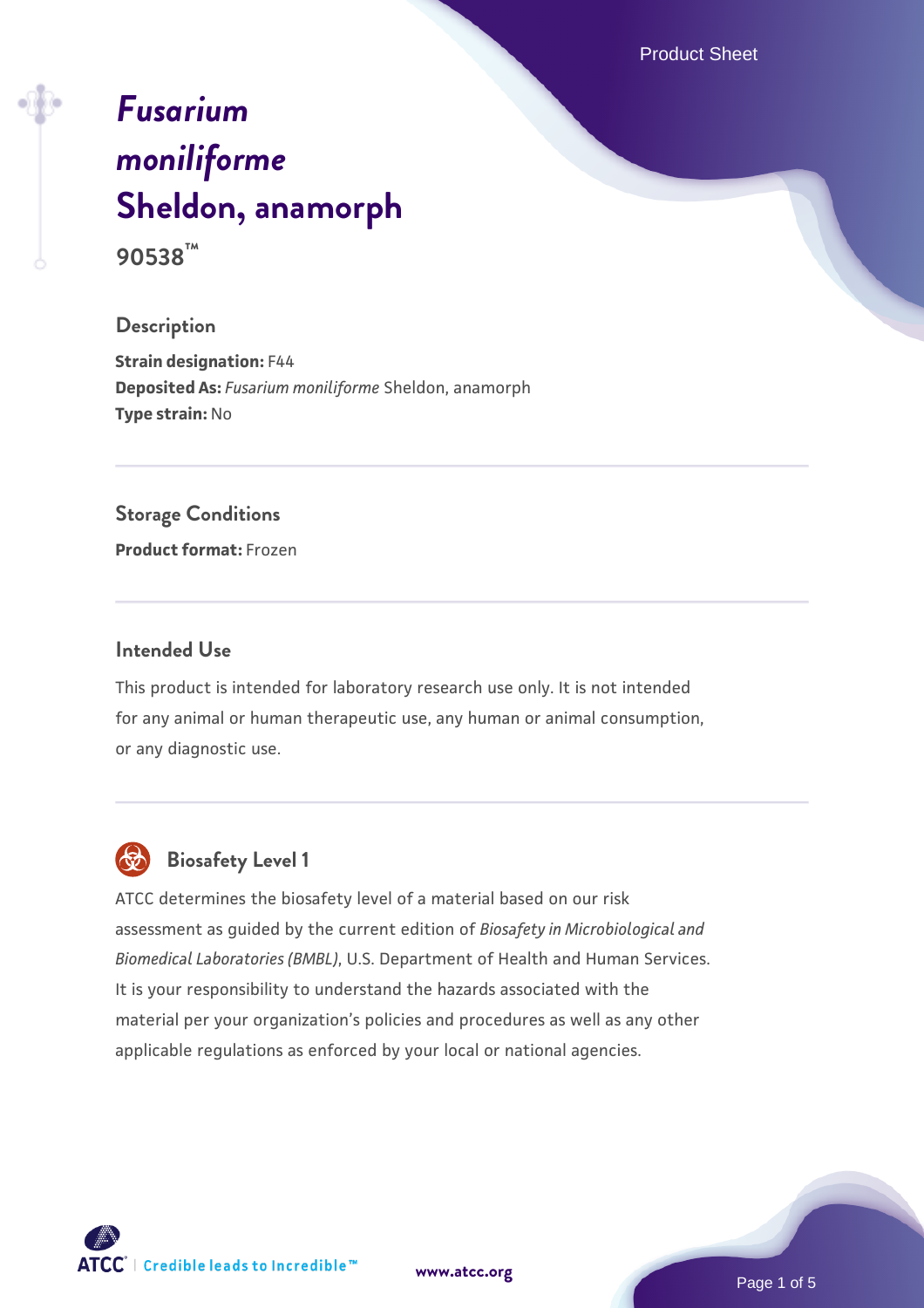ATCC highly recommends that appropriate personal protective equipment is always used when handling vials. For cultures that require storage in liquid nitrogen, it is important to note that some vials may leak when submersed in liquid nitrogen and will slowly fill with liquid nitrogen. Upon thawing, the conversion of the liquid nitrogen back to its gas phase may result in the vial exploding or blowing off its cap with dangerous force creating flying debris. Unless necessary, ATCC recommends that these cultures be stored in the vapor phase of liquid nitrogen rather than submersed in liquid nitrogen.

## **Certificate of Analysis**

For batch-specific test results, refer to the applicable certificate of analysis that can be found at www.atcc.org.

#### **Growth Conditions**

**Medium:**  [ATCC Medium 338: Potato sucrose agar](https://www.atcc.org/-/media/product-assets/documents/microbial-media-formulations/3/3/8/atcc-medium-338.pdf?rev=46546b6f4a85482b856b30458c18db73) **Temperature:** 24°C

#### **Material Citation**

If use of this material results in a scientific publication, please cite the material in the following manner: *Fusarium moniliforme* Sheldon, anamorph (ATCC 90538)

#### **References**

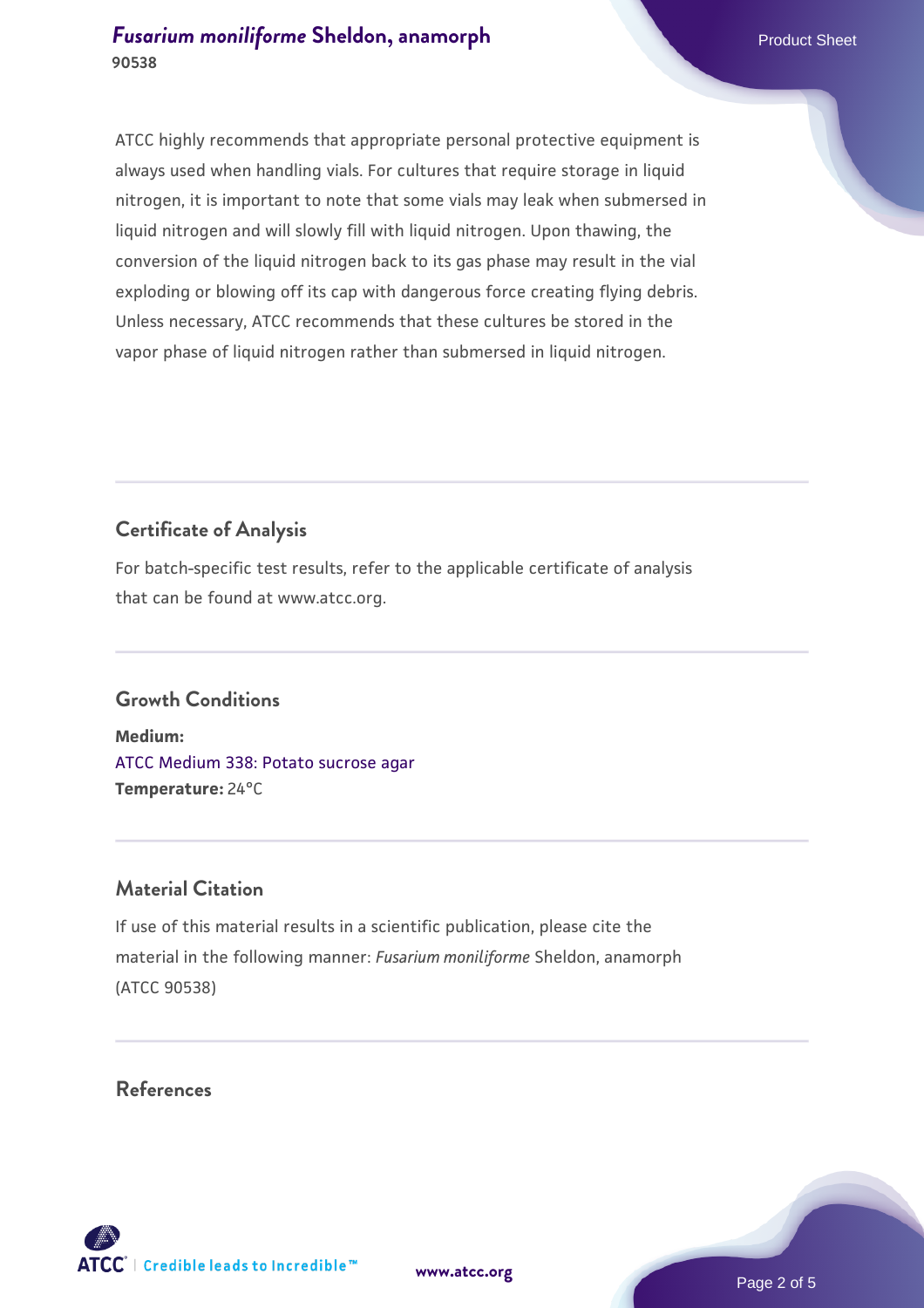References and other information relating to this material are available at www.atcc.org.

#### **Warranty**

The product is provided 'AS IS' and the viability of ATCC® products is warranted for 30 days from the date of shipment, provided that the customer has stored and handled the product according to the information included on the product information sheet, website, and Certificate of Analysis. For living cultures, ATCC lists the media formulation and reagents that have been found to be effective for the product. While other unspecified media and reagents may also produce satisfactory results, a change in the ATCC and/or depositor-recommended protocols may affect the recovery, growth, and/or function of the product. If an alternative medium formulation or reagent is used, the ATCC warranty for viability is no longer valid. Except as expressly set forth herein, no other warranties of any kind are provided, express or implied, including, but not limited to, any implied warranties of merchantability, fitness for a particular purpose, manufacture according to cGMP standards, typicality, safety, accuracy, and/or noninfringement.

#### **Disclaimers**

This product is intended for laboratory research use only. It is not intended for any animal or human therapeutic use, any human or animal consumption, or any diagnostic use. Any proposed commercial use is prohibited without a license from ATCC.

While ATCC uses reasonable efforts to include accurate and up-to-date information on this product sheet, ATCC makes no warranties or representations as to its accuracy. Citations from scientific literature and patents are provided for informational purposes only. ATCC does not warrant

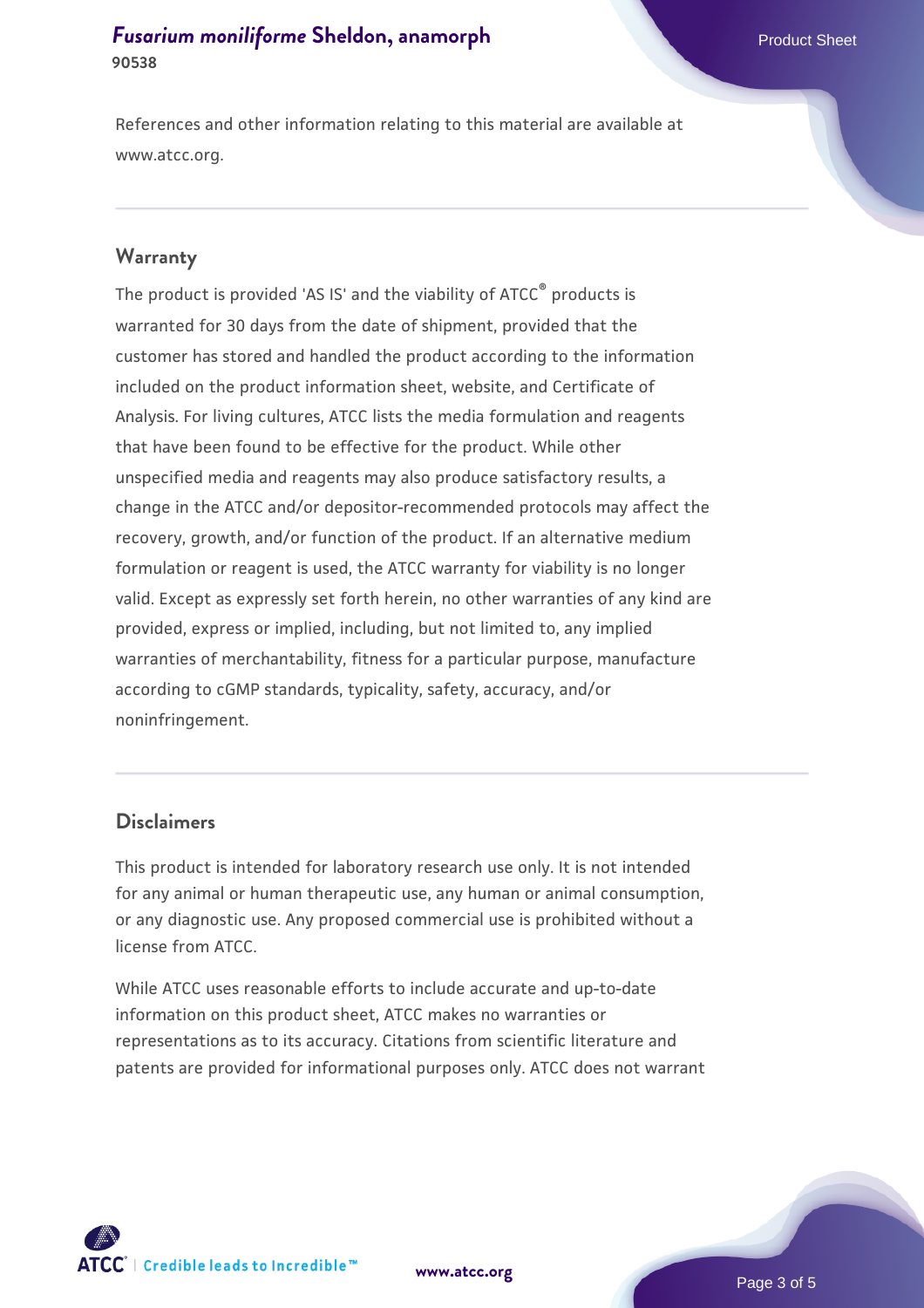that such information has been confirmed to be accurate or complete and the customer bears the sole responsibility of confirming the accuracy and completeness of any such information.

This product is sent on the condition that the customer is responsible for and assumes all risk and responsibility in connection with the receipt, handling, storage, disposal, and use of the ATCC product including without limitation taking all appropriate safety and handling precautions to minimize health or environmental risk. As a condition of receiving the material, the customer agrees that any activity undertaken with the ATCC product and any progeny or modifications will be conducted in compliance with all applicable laws, regulations, and guidelines. This product is provided 'AS IS' with no representations or warranties whatsoever except as expressly set forth herein and in no event shall ATCC, its parents, subsidiaries, directors, officers, agents, employees, assigns, successors, and affiliates be liable for indirect, special, incidental, or consequential damages of any kind in connection with or arising out of the customer's use of the product. While reasonable effort is made to ensure authenticity and reliability of materials on deposit, ATCC is not liable for damages arising from the misidentification or misrepresentation of such materials.

Please see the material transfer agreement (MTA) for further details regarding the use of this product. The MTA is available at www.atcc.org.

### **Copyright and Trademark Information**

© ATCC 2021. All rights reserved. ATCC is a registered trademark of the American Type Culture Collection.

#### **Revision**

This information on this document was last updated on 2021-05-19

#### **Contact Information**